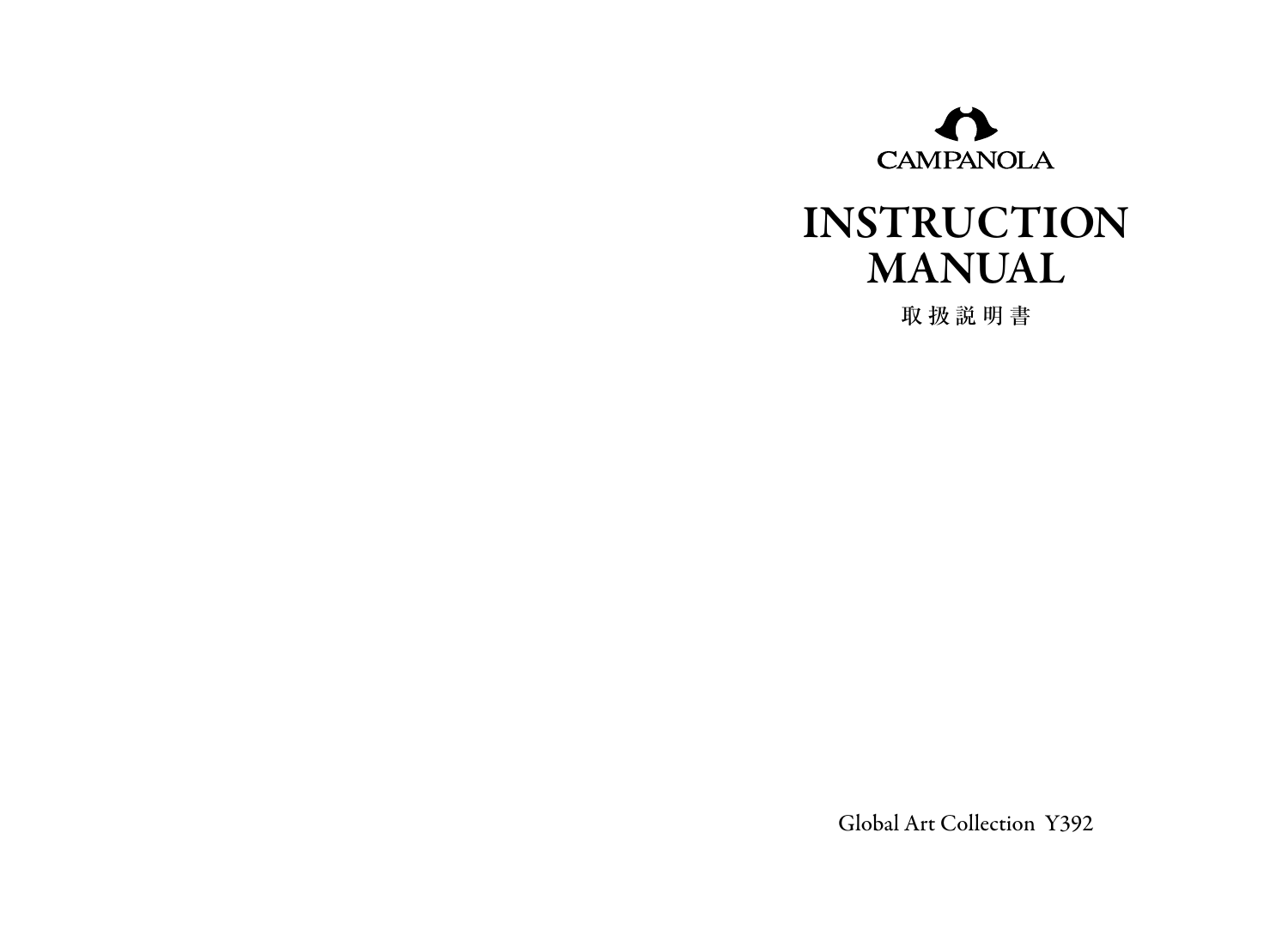### Band adjustment

We recommend seeking the assistance of an experienced watch technician for sizing of your watch. If adjustment is not done correctly, the bracelet may unexpectedly become detached leading to loss of your watch or injury. Consult the shop where you purchased the watch. In the event that you have moved or have received your watch as a gift, and after-sales-support of the retailer is not available, please consult the authorized service center.

### Protective stickers

Be sure to remove any protective stickers that may be on your watch (case back, band, clasp, etc.). Otherwise, perspiration or moisture may enter the gaps between the protective stickers and the parts, which may result in a skin rash and/or corrosion of the metal parts.

### BEFORE USING THIS WATCH ABOUT MECHANICAL WATCHES

The accuracy of a mechanical watch in this instruction manual is static accuracy. Accuracy of a mechanical watch may not be kept within a normal accuracy range due to using conditions such as below.

### Winding amount of the mainspring

A mechanical watch keeps its accuracy best when its mainspring is sufficiently wound.

### Posture of the watch

Accuracy of a mechanical watch varies affected by gravity. The accuracy varies as the result that the watch may take various attitude while worn and gravitate to a different direction every moment.

#### Temperature

Metal parts are used for the part for keeping accuracy in a mechanical watch. The accuracy varies affected by their thermal expansion and contraction and change of physical characteristics of a spring owing to temperature variation.

#### Magnetism

The mechanical watch may be magnetized once it is placed near magnetism. Magnetism remains in the watch even after it is distanced from the source of magnetism and may degrade the watch accuracy. In that case, the watch needs to be repaired. Please beware not to place your watch near magnetism.

Smartphone / Television / Portable music player / Audio speaker / Headphone / Notebook PC Magnetic health device / Coded electric shaver / Handbag clasp / Refrigerator door (magnetic) etc.

\* The watch is strongly affected by magnetism when they are in close contact; however, when the watch is distant around 5cm away from the source of magnetism, it is almost not affected by it at all.

### Impact and others

Accuracy of a mechanical watch is owing to evenness of rotation of the balance. Strong shocks and continuous shocks strongly affect movement of the balance and give very bad effect to accuracy of it. Strong shocks may even deform or break the balance. Take care not to drop the watch and not to play sports which may give strong shocks to your wrist such as golf or tennis.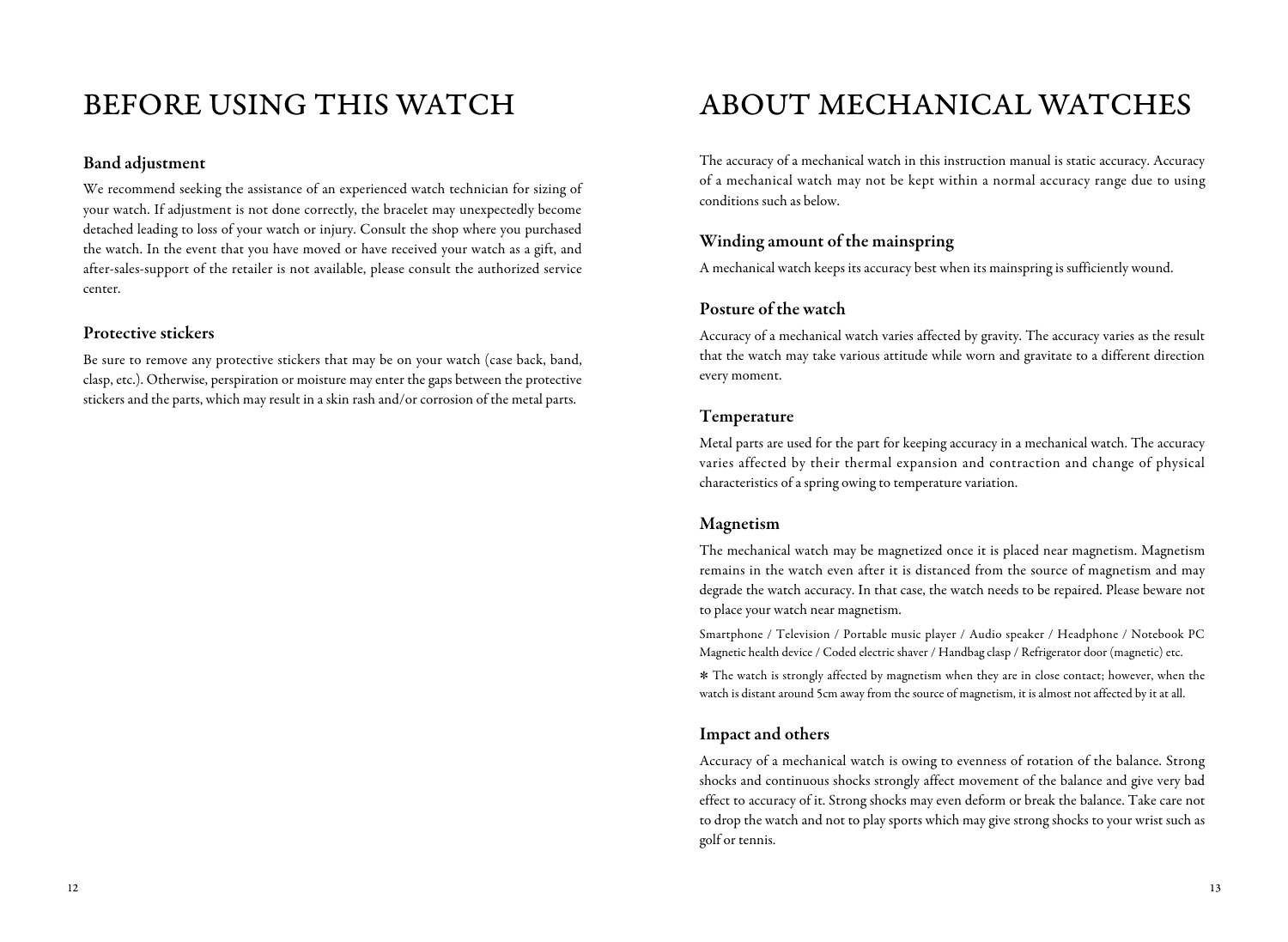### OPERATION PROCEDURE

### **Parts and names**



### Specifications

Model : Cal. Y392 Type : Manual winding mechanical watch Number of jewels : 29

Timekeeping Accuracy : -4 seconds to +20 seconds per day (static accuracy) Time display : hour and minute, and the second indication on the tourbillon Rough indication of maximum run time : around 90 hours (after fully wound) Beats : 21,600 times per hour (6 beats)

#### Note

Accuracy was measured statically. As the characteristics of the mechanical watch, its accuracy may be affected by actual usage conditions (continuous wearing time, watch orientation, arm movement, winding condition of the main spring, etc.) and may be deteriorated more than the stated daily accuracy. Maximum run time stated is a rough indication.

### Winding the mainspring

This watch is a mechanical watch driven by mainspring.

- 1. Push the crown in to position 0.
- 2. Rotate the crown to wind the mainspring.
	- The movement can be wound by turning the crown to the right when it is in position  $\mathbf{0}$ .
	- ・ Turn the crown slowly to minimize the bad effects on the watch parts.
	- ・ When the movement is fully wound, the crown will not be turned to the right anymore. If you try to further turn the crown, watch parts may be damaged.
	- ・ To keep the watch accuracy, it is recommended to wind the movement every day.

### Adjusting the time

- 1. Pull the crown out to position
- 2. Rotate the crown to adjust the time.
- 3. Push the crown in to position  $\blacksquare$  to finish the procedure

#### Maintenance

Mechanical watches may become inaccurate due to insufficient lubrication or worn parts. Have the watch disassembled and cleaned (overhaul) every 2-3 years (charge basis). It may be difficult to restore the watch from degradation after long-term use to its initial performance even after repairs.